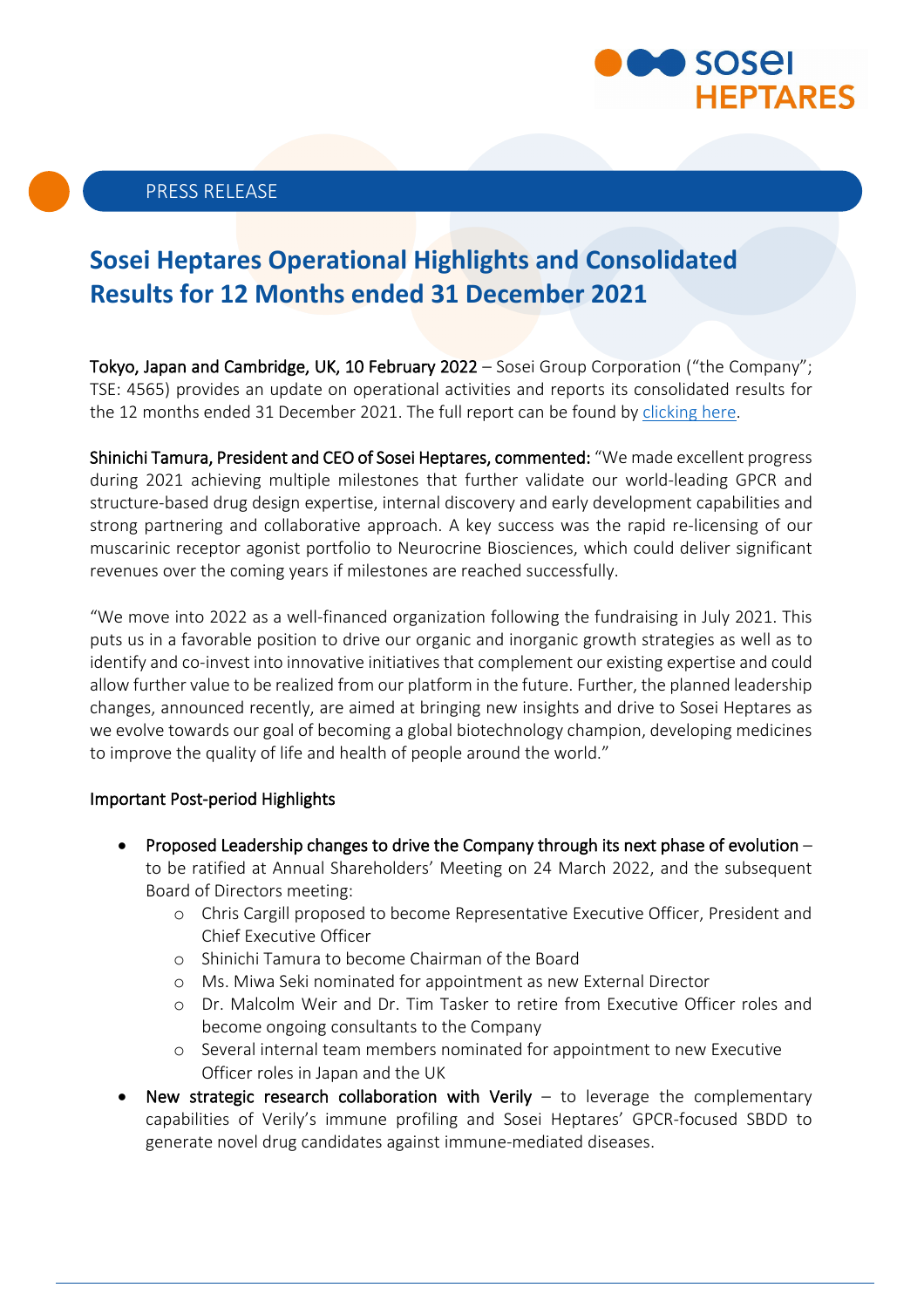

## Operational Highlights for Q4 2021

- New strategic collaboration and licensing agreement with Neurocrine Biosciences with potential to generate US\$2.6 billion in milestone income - through developing novel muscarinic receptor agonists for the treatment of schizophrenia and other neuropsychiatric disorders. Sosei Heptares regained worldwide rights to this program from AbbVie in January 2021.
- New antibody discovery collaboration with Twist Bioscience to discover and develop novel therapeutic antibodies against GPCR targets
- Grant funding received from Wellcome, a leading global charitable foundation, to advance the SARS-CoV-2 Mpro inhibitor program – targeting rapid development of a single agent oral therapy for COVID-19 that does not require co-dosing with other anti-viral therapies.
- Pipeline update from AstraZeneca regarding partnered candidate imaradenant (AZD4635) – in its Q3 2021 results materials, imaradenant, an adenosine A2a antagonist discovered by Sosei Heptares, was removed from AZ's clinical development pipeline. Discussions are ongoing over the future development of imaradenant, including the possibility of Sosei Heptares regaining worldwide rights to the program.
- $£5$  million milestone payment received from GSK for progress made under its 2020 global agreement to discover and develop selective oral small molecule agonists of GPR35 as potential treatments for immune disorders of the digestive system.

## Operational Highlights for Full Year 2021

- ¥29.8 billion raised from International Offering of Euro-Yen denominated convertible bonds due 2026. The Company intends to use the proceeds as follows:
	- o repurchase of existing convertible bonds due 2025
	- $\circ$  to finance, together with current cash, strategic growth initiatives including  $(1)$ funding acquisitions of or investments in companies or technologies including in the areas of neurology, gastroenterology, immunology, and rare diseases, that complement and strengthen Sosei Heptares' existing business foundation for drug candidate discovery and early development; and (2) funding potential introduction of drug products in the Japanese domestic market.
	- o To finance research and development of new pipeline programs and working capital.
- Partnered program updates
	- o Third novel candidate resulting from multi-target agreement with Pfizer entered clinical development – dosing of first subject with PF-07258669 (an MC4 receptor antagonist for anorexia) by Pfizer triggered a US\$5 million payment to Sosei Heptares.
	- o Collaboration with Biohaven progresses to clinical stage Sosei Heptares initiated a Phase 1 trial with HTL'22562 (also known as BHV3100), a novel, small molecule CGRP receptor antagonist targeting CGRP-mediated disorders.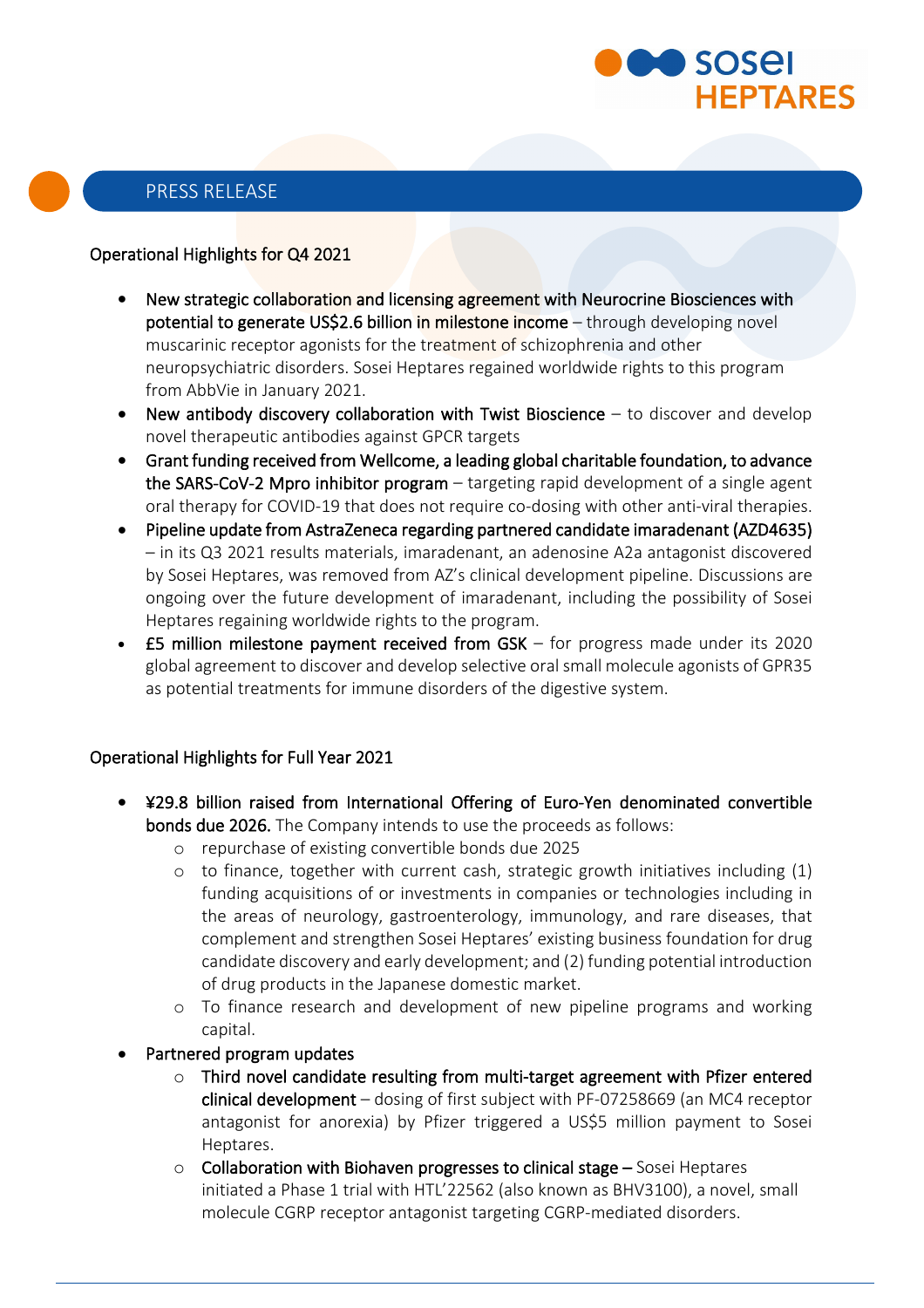

- o Milestone payments totalling US\$6 million received from Genentech received for the delivery of StaR® proteins based on nominated targets under the 2019 multi-target agreement.
- Spin-off company Orexia Therapeutics merged into Centessa Pharmaceuticals, a new asset-centric company - Centessa completed an Initial Public Offering on Nasdaq Global Market in June 2021. This has resulted in an increase in the value of the Company's Other Financial Assets on the balance sheet.
- New strategic technology collaborations entered to extend the reach of its world-leading structure-based drug design (SBDD) platform, with:
	- o InveniAI® for artificial intelligence (AI)-driven drug discovery targeting immune diseases
	- o PharmEnable for AI-driven drug discovery of new leads against a challenging peptidergic GPCR target
	- o Metrion Biosciences to explore SBDD approaches beyond GPCRs to identify novel, highly specific leads for further development against an ion channel associated with neurological diseases.

## Financial Highlights for the 12-month Period ended 31 December 2021

- Revenue totalled JPY17,712 million (US\$160.8 million\*), an increase of JPY 8,870 million (US\$78.0 million) vs. the prior year. In 2021, the Group received two upfront fees, including a fee of US\$100m from Neurocrine Biosciences which was substantially larger than all four of the upfront fees received in 2020 combined.
- Cash R&D expenses totalled JPY 5,511 million (US\$50.0 million), an increase of JPY 2,100 million (US\$18.1 million) vs. the prior year. The increase in R&D spend reflects higher activity levels on in-house programs, participation in new co-development collaborations and the impact of a stronger GBP vs. JPY.
- Cash G&A expenses totalled JPY 2,518 million (US\$22.9 million), an increase of JPY 523 million (US\$4.2 million) vs. the prior year. The increase in G&A spend is primarily due to an increase in personnel related expenses and professional advisory fees as the Group continued to evaluate strategic growth opportunities.
- Cash earnings\*\* totalled JPY 8,904 million (US\$80.8 million), vs. cash earnings of JPY 2,904 million (US\$27.2 million) in the prior year.
- Operating profit totalled JPY 3,775 million (US\$34.3 million), an increase of JPY 2,847 million (US\$25.6 million) vs. the prior year. The increase was mainly due to an increase in revenue partially offset by a non-cash impairment charge associated with a collaboration partner's decision not to progress certain out-licensed drug candidates in clinical trials.
- Net profit for the 12-month period ended 31 December 2021 totalled JPY 475 million (US\$4.3 million) a decrease of JPY 1,004 million (US\$9.5 million) vs. the prior year. The main reason for the decrease in net profit was an increase in financing expenses due to recording a contingent consideration charge relating to the Neurocrine Biosciences licensing transaction.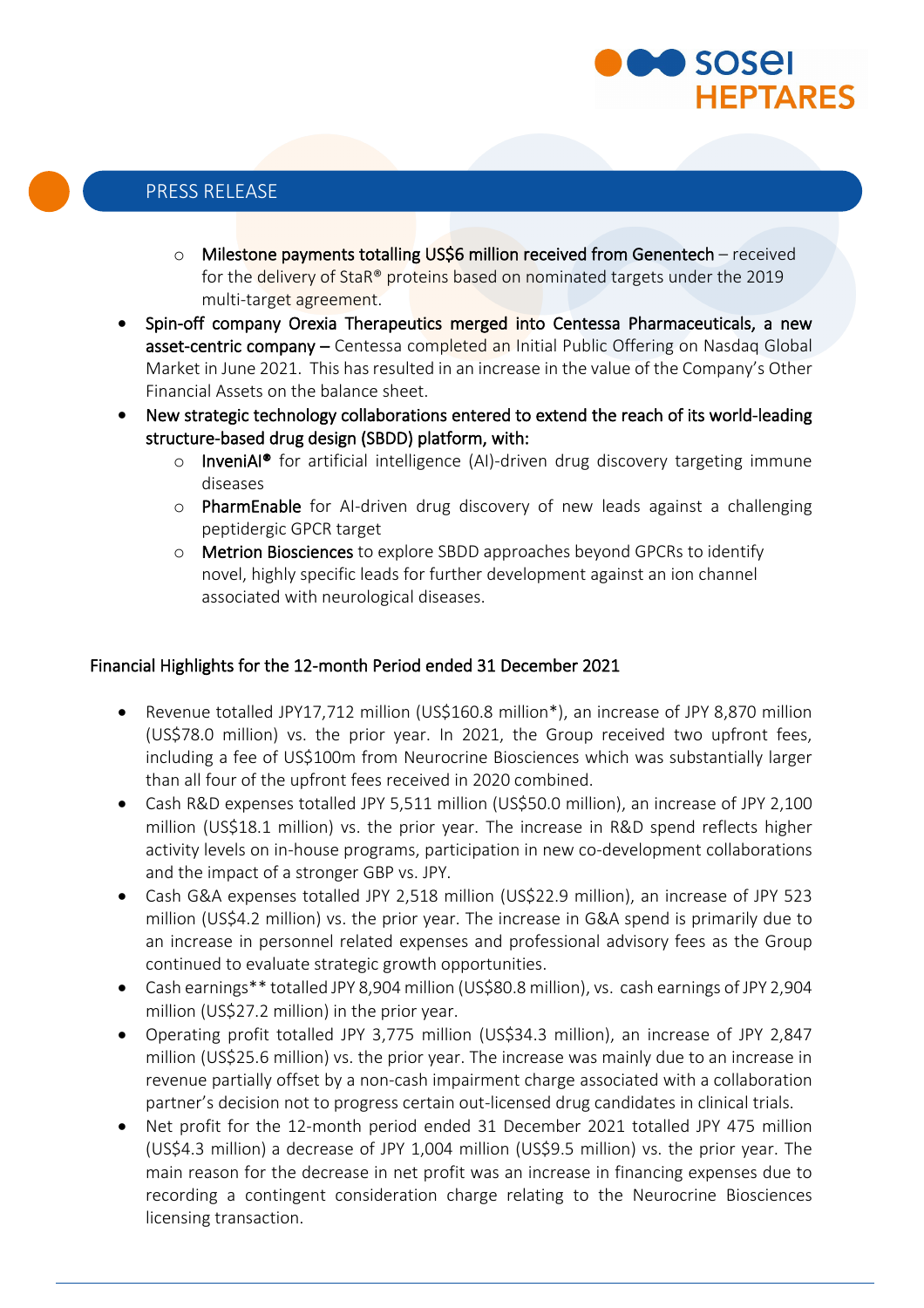

• Cash and cash equivalents as at 31 December 2021 increased by JPY 20,079 million US\$135.6 million) from the beginning of the year and amounted to JPY 60,087 million (US\$522.1 million).

*\*Convenience conversion to US\$ at the following rates: YTD 2021: 1US\$ =110.16 JPY; YTD 2020: 1US\$ =106.77 JPY, 31 Dec 2020: 1US\$ = 103.52 JPY; 31 Dec 2021: 1US\$ = 115.07 JPY \*\*Non-IFRS measure*

#### -ENDS-

#### About Sosei Heptares

We are an international biopharmaceutical group focused on the discovery and early development of new medicines originating from our proprietary GPCR-targeted StaR® technology and structure-based drug design platform capabilities. We are advancing a broad and deep pipeline of novel medicines across multiple therapeutic areas, including neurology, immunology, gastroenterology, and inflammatory diseases.

We have established partnerships with some of the world's leading pharmaceutical companies and multiple emerging technology companies, including AbbVie, AstraZeneca, Biohaven, Genentech (Roche), GSK, Neurocrine Biosciences, Novartis, Pfizer, Takeda and Verily. Sosei Heptares is headquartered in Tokyo, Japan with corporate and R&D facilities in Cambridge, UK.

"Sosei Heptares" is the corporate brand and trademark of Sosei Group Corporation, which is listed on the Tokyo Stock Exchange (ticker: 4565). Sosei, Heptares, the logo and StaR® are trademarks of Sosei Group companies.

For more information, please visit<https://soseiheptares.com/> LinkedIn: [@soseiheptaresco](https://www.youtube.com/channel/UCVIItbR5X7eoIwbgVrsR-dg) | Twitter[: @soseiheptaresco](https://twitter.com/soseiheptaresco) | YouTube: @soseiheptaresco

#### Enquiries:

#### Sosei Heptares – Media and Investor Relations

Hironoshin Nomura, SVP Investor Relations and Corporate Strategy +81 (0)3 6679 2178 | [Hironoshin.Nomura@SoseiHeptares.com](mailto:Hironoshin.Nomura@SoseiHeptares.com)

Shinichiro Nishishita, VP Investor Relations, Head of Regulatory Disclosures +81 (0)3 5210 3399 | [IR@SoseiHeptares.com](mailto:IR@SoseiHeptares.com)

#### Citigate Dewe Rogerson (for Japanese Media)

Yas Fukuda +81 (0)3 4360 9234 | Yas.Fukuda@citigatedewerogerson.com

#### MEDiSTRAVA Consulting (for International Media)